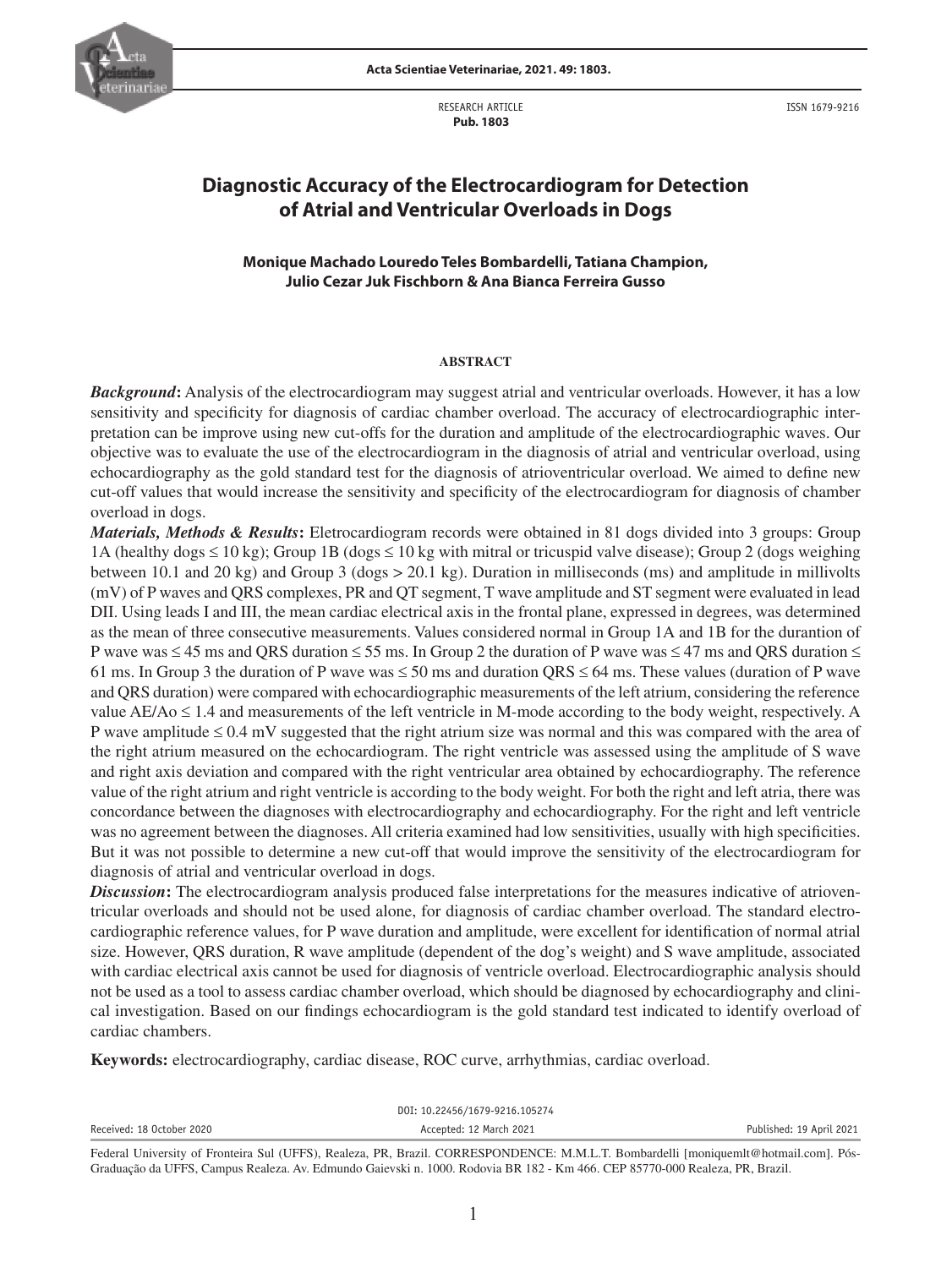# **INTRODUCTION**

The electrocardiogram (ECG) measures the heart's electrical activity displayed in the form of specific waves representing the phases of depolarization and repolarization of the myocardium, with amplitude as a function of time [7,16]. The variability of electrocardiographic results in dogs is related to animal size, fat accumulation in obese animals and other diseases [20].

ECG analysis is fundamental in the diagnosis of cardiac arrhythmias and can also suggest atrial and ventricular overloads [13,25]. However, its sensitivity for the diagnosis of atrial and ventricular overloads is low [18]. It might be possible to improve the accuracy of ECG interpretation in veterinary medicine using new criteria and cut-offs for the duration and amplitude of the electrocardiographic waves, as demonstrated for the detection of left ventricular hypertrophy in man [14]. To date there have been few published studies in the veterinary literature, with reference values for ECG parameters in dogs with cardiac enlargement. In clinical settings, echocardiography is the gold standard test for the diagnosis of atrioventricular overloads in dogs. It offers the best analysis of the cardiac chambers, and assessment of atrial and ventricular dilatation and increased ventricular wall thickness [13,16,24].

Cut-off values can be defined to increase the sensitivity and specificity of ECG analysis, particularly standardization of reference values for ECG parameters in small, medium and large dogs. The objective of this study was to evaluate the accuracy of ECG analysis in the diagnosis of an enlarged heart, using echocardiographic examination as the gold standard measurement.

#### **MATERIALS AND METHODS**

## *Study design*

The study was conducted with 81 dogs of different breeds, between 1 and 18 years of age. The animals were divided into 3 groups: Group 1A (healthy dogs weighing  $\leq 10$  kg); Group 1B (dogs with a body weight of ≤ 10 kg with myxomatous mitral or tricuspid valve disease); Group 2 (dogs weighing between 10.1 and 20 kg) and Group 3 (dogs  $> 20.1$  kg).

# *Electrocardiography*

Electrocardiographic records were obtained for 3 min using an electrocardiography device (TEB)1 . The animals were positioned in right lateral recumbency and the electrodes were positioned as shown in Figure 1. ECG

traces were obtained simultaneously in the bipolar leads DI, DII, DIII, and in the unipolar aVR, aVL and aVF and precordial or chest leads rV2, V2, V4 and V10. Duration in milliseconds (ms) and amplitude in millivolts (mV) of P waves and QRS complexes, PR and QT segment, T wave amplitude and ST segment were evaluated in lead DII (Figure 2). Using leads I and III, the mean cardiac electrical axis in the frontal plane, expressed in degrees, was determined as the mean of three consecutive measurements. The other leads were evaluated and the reference intervals for the electrocardiographic measurements, as well as the technique for performing the test, were as described in Tilley [20], except for the P wave duration variables and QRS complexes (Table1), which were according to the study of Wolf *et al*. [25].



**Figure 1.** Female Bull Terrier, weighing 19 kg, in right lateral recumbency during electrocardiography. The position of electrodes on the body is standardized: yellow electrode in left foreleg, red electrode on right foreleg, green electrode on left hind leg and black electrode in right hind leg. Precordial or Chest leads: V1 (rV2) in the 5th intercostal space, near the right side of the sternum, V2 in the 6th intercostal space, near the left side of the sternum, V4 in the 6th intercostal space, in the left costochondral junction and V10 on the 7th dorsal spinous process.



Figure 2. Electrocardiographic tracing demonstrating the measurements of duration of P, PR, QRS and QT waves in lead D2.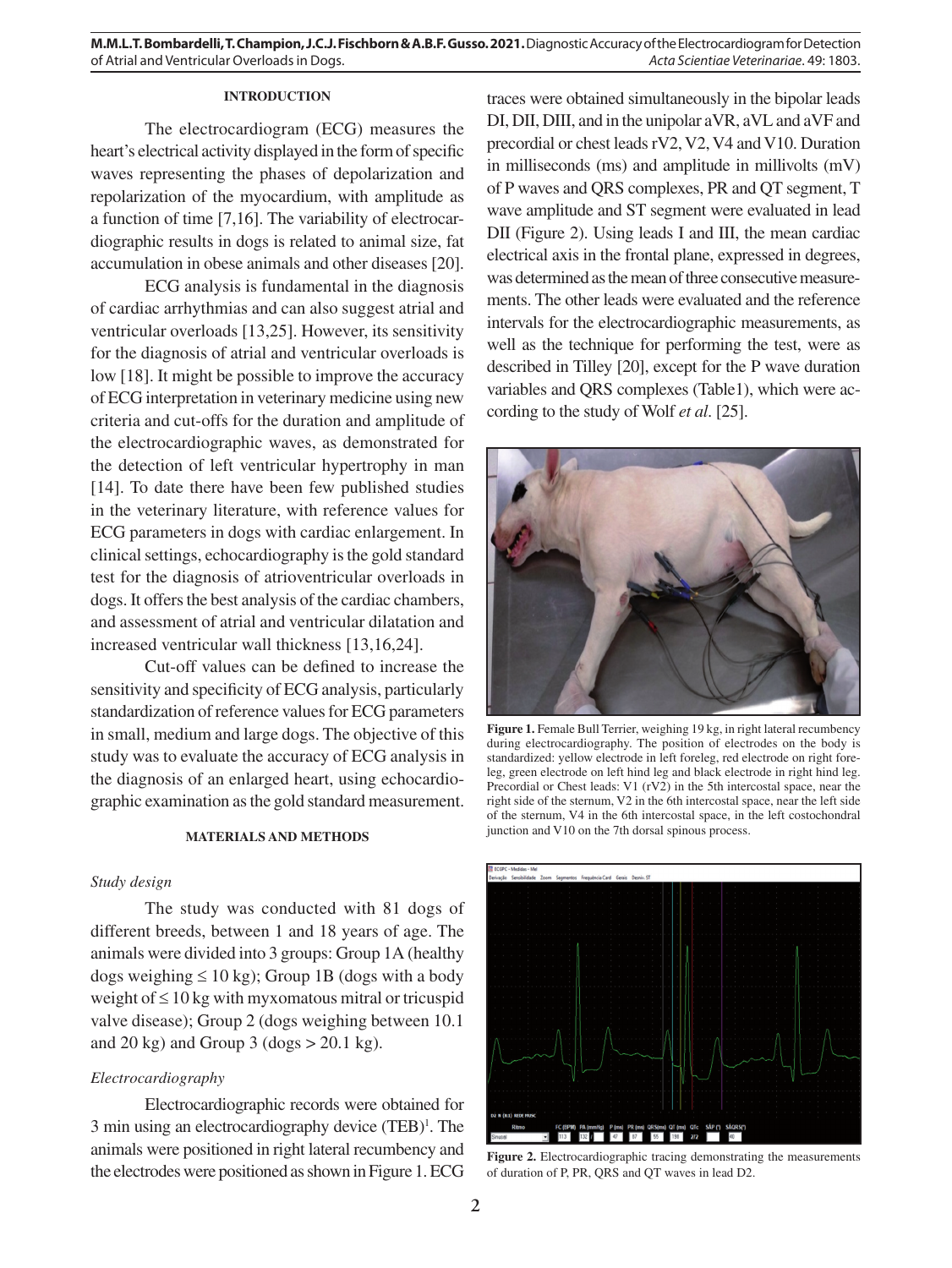| Electrocardiographic values of overload used in this study |                                                                                                                                                                                                                                 |  |  |  |
|------------------------------------------------------------|---------------------------------------------------------------------------------------------------------------------------------------------------------------------------------------------------------------------------------|--|--|--|
| Left atrium<br>$P$ wave $(ms)$                             | Group 1A e Group 1B: $P > 45$ ms in D2<br>Group 2: $P > 47$ ms in D2<br>Group 3: $P > 50$ ms in D2                                                                                                                              |  |  |  |
| Right atrium<br>P wave $(mV)$                              | All Groups: $P > 0.4$ mV in D2                                                                                                                                                                                                  |  |  |  |
| Left Ventricle                                             | Group 1A e 1B: QRS > 55ms, R wave > $2.5$ mV in D2 and left axis deviation<br>Group 2: QRS $> 61$ ms, R wave $>2.5$ mV in D2 and left axis deviation<br>Group 3: QRS $> 64$ ms, R wave $> 3.0$ mV in D2 and left axis deviation |  |  |  |
| Right Ventricle                                            | All Groups: Right axis deviation or S wave $> 0.8$ mV in V2 and S wave $> 0.35$ mV in D2                                                                                                                                        |  |  |  |

**Table 1.** Electrocardiographic values suggestive of overload in the left atrium, right atrium, left ventricle and right ventricle.

#### *Echocardiography*

Echocardiography was performed with the ultrasound device Sonosite M-Turbo<sup>2</sup> and multifrequency sector transducer in all dogs. Qualitative assessment of the heart was performed in the two-dimensional (Bmode), which provides information on movement, cardiac anatomy and spatial relationship. B-mode imaging also served as a guide for M-mode and planimetry images, through which quantitative analysis was performed in systole and diastole from the cardiac chambers using frame rate. Color flow mapping and Doppler evaluation of large vessels was performed, for direct analysis of blood flow and identification of changes in the exam [9].

The images from the four chambers and left ventricle outflow tract were obtained from the right parasternal view in the longitudinal axis. In the transverse axis, at the level of the papillary muscles in M mode, measurements of the thickness of the interventricular septum, free wall of the left ventricle and internal diameter of the left ventricle were obtained. At the transaortic level, the relation between the left atrium and the aorta (AE/Ao) was obtained by the Swedish method [2], considering the reference value  $AE/Ao=1.4$  (Figure 3).

From the left parasternal view, the images were analyzed on the longitudinal axis from the apical four and five chamber views. From the apical four chambers, the maximal area of the right atrium was calculated by tracing the endocardial border in the frame immediately after the opening of the tricuspid valve, disregarding the caudal vena cava region. The right ventricular planimetry was obtained in diastole by tracing the endocardial border at its greatest dimension, at the end of the diastole, immediately before the tricuspid valve closure, and in its smallest dimension, at the end of systole, in the frame after the opening of the tricuspid valve. Simpson's method was used to calculate left ventricular volume in systole and diastole, manually tracing the endocardial border, disregarding papillary muscles [6,22,23], and automatically calculated (Sonosite M-turbo)<sup>2</sup> [Figure 4].

Optimization of the images of the right atrium and ventricle was performed separately when they could not be obtained simultaneously. The average of three consecutive measurements was used according to the criteria of the Ultrasound Committee of the American College of Veterinary Internal Medicine [1,21]. The echocardiographic reference intervals used in this study are described by Boon [2] for the left atrium and left ventricle, while the right ventricle and right atrium followed that proposed in Gentile-Solomon & Abbott [10].

# *Statistical analysis*

All statistical analysis were done with SPSS software<sup>3</sup>. The Kappa concordance index was evaluated to assess how the 2 methods of assessment agreed on the diagnosis. A k of 0 indicates ''no agreement'' beyond that expected on the basis of chance alone, whereas a k of 1 indicates ''perfect agreement.'' Intermediate values of k indicate "poor agreement" ( $k \le 0.20$ ), "fair agreement''  $(0.21 \le k \le 0.40)$ , "moderate agreement"  $(0.41$  $\leq k \leq 0.60$ , "substantial agreement" (0.61  $\leq k < 0.80$ ), and "good agreement"  $(0.81 \le k < 1.0)$ .

A new cut-off for the variables was set, adjusting the logistic model from the regression analysis, using Wald Test and Hosmer and Lemeshow test. Sensitivity (Se) and specificity (Sp) of the protocol were evaluated by the chi-squared test and ROC curves to evaluate the performance of the electrocardiogram. For all tests the significance level was set at  $5\%$  ( $P < 0.05$ ).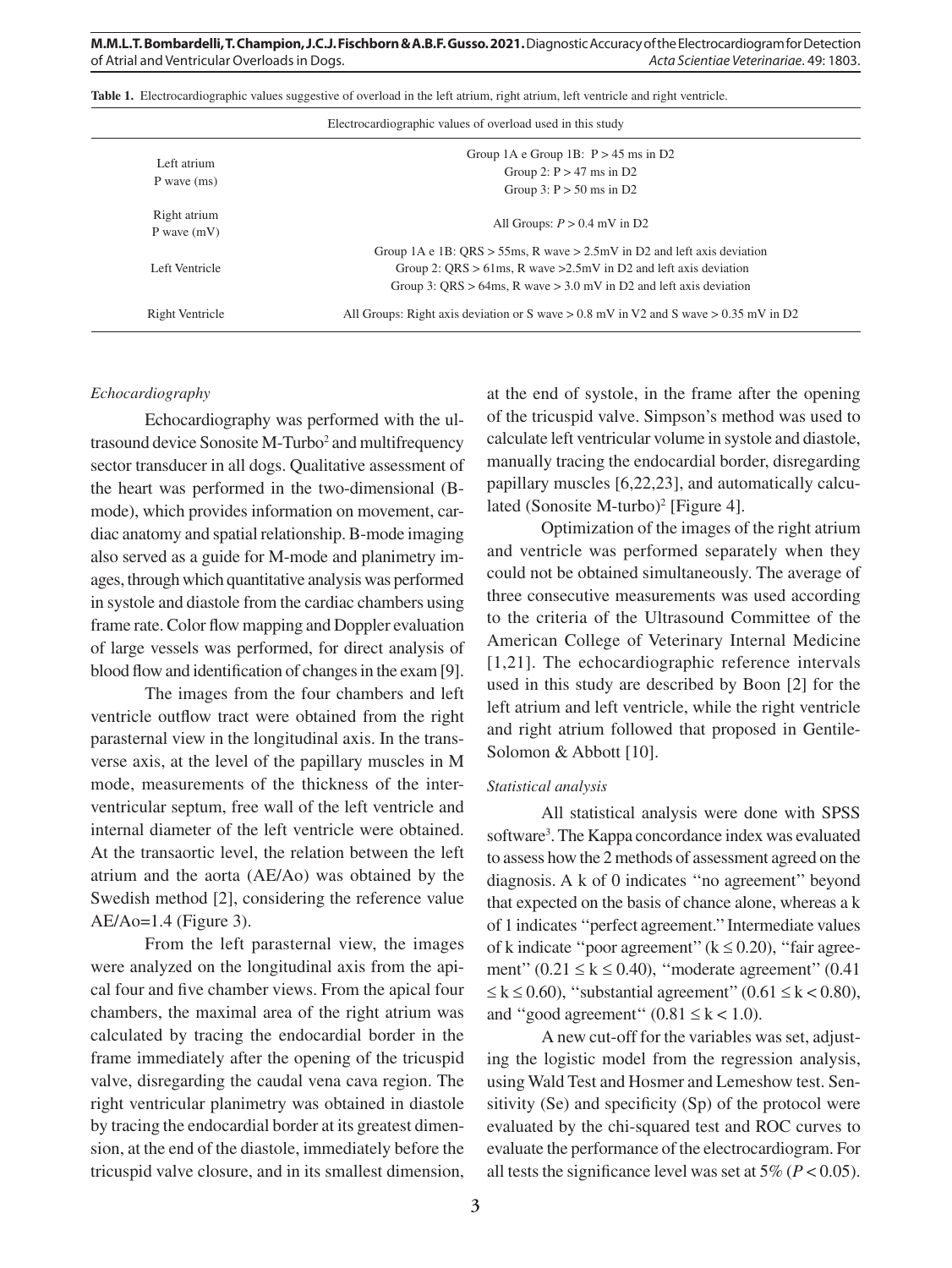

**Figure 3.** In the upper part, two-dimensional and M-mode Doppler echocardiographic images obtained from the right parasternal window. At the bottom of the figure, two-dimensional images of the four-chamber longitudinal image, obtained from the left parasternal window. A- Cross section, level of the aortic valve, showing aorta (Ao) and left atrium (AE). B- Transverse axis, chordal level, showing left ventricle, interventricular septum in systole and diastole (SIVs and SIVd), internal diameter of the left ventricle in systole and diastole (DIVEs and DIVEd) and left ventricular free wall in systole and diastole (PLVEs and PLVEd). C & D- Simpson's method in the left ventricle in systole (C) and diastole (D).



**Figure 4.** Two-dimensional echodopplercardiographic images of the longitudinal section, apical four chamber view, obtained from the left parasternal window. A- Apical four chambers optimized for the right side demonstrating RV planimetry in diastole. B- Apical four chambers showing the maximum area of RA. C & D- Apical four chambers showing RV planimetry in systole (C) and diastole (D).

## **RESULTS**

Ninety-one adult dogs were evaluated. Of these, ten dogs were excluded due to obesity, right bundle branch block, diaphragmatic hernia and cardiac tumor. Of the 81 dogs evaluated in this study, 33 dogs were classified as Group 1A, 31 dogs as Group 1B, 6 dogs as Group 2 and 11 dogs as Group 3. Due to the large individual differences, it was not possible to perform statistical comparison between groups. For both the right and left atria, there was concordance between the diagnoses with electrocardiography and echocardiography.

For the right atrium  $\kappa = 0.300$  and *P* -value  $= 0.012$  and for the left atrium  $\kappa = 0.245$ , *P* -value = 0.043. For the diagnosis of right atrium enlargement using the electrocardiogram and setting a cut-off for amplitude of P wave as  $0.4$  mV, Se =  $0.23$  and Sp = 0.99. Suggesting 99% accuracy for diagnosis of normal atrial size. However only 23% of animals with right atrial changes were identified (Table 2).

For the diagnosis of left atrium enlargement using the electrocardiogram and a cut-off for P wave duration  $> 45$  ms for dogs with a body weight of 10 kg or less,  $P > 47$ ms for dogs weighing between 10.1 and 20 kg and  $P > 50$  ms in dogs weighing  $> 20.1$  kg, Se =  $0.385$  and  $Sp = 0.868$ . That is, the alternative protocol was excellent for identification of healthy animals, (identifying correctly in 86.8% of cases) but very poor for identification of the dogs with left atrium overload, (identifying only 38.5% of these) [Table 3].

For the right ventricle, we found  $\text{Se} = 0.125$  and  $Sp = 0.910$  using the right axis deviation or S wave  $>$  $0.8$  mV in V2 and S wave  $> 0.35$  mV in D2. Although there was no agreement between the diagnoses with κ  $= 0.135$  and *P*-value  $= 0.271$ . There was no agreement between the two methods (ECG and echocardiogram) for assessment of the right ventricle. Sensitivity was low. Using the ECG it was not possible to assess whether the right ventricle was normal (healthy) or enlarged (overload) or whether there was remodeling of the right ventricle.

For the left ventricle, even though we found,  $Se = 0.263$  and  $Sp = 0.837$ , there was no concordance between the diagnoses ( $\kappa = 0.104$  and *P*-value = 0.289). There was no agreement for the two methods for assessment of left ventricular size. Sensitivity was low and specificity moderate. Echocardiography was needed for assessment of left ventricular size.

All criteria examined had low sensitivities, usually with high specificities. And it was not possible to determine a new cut-off that would improve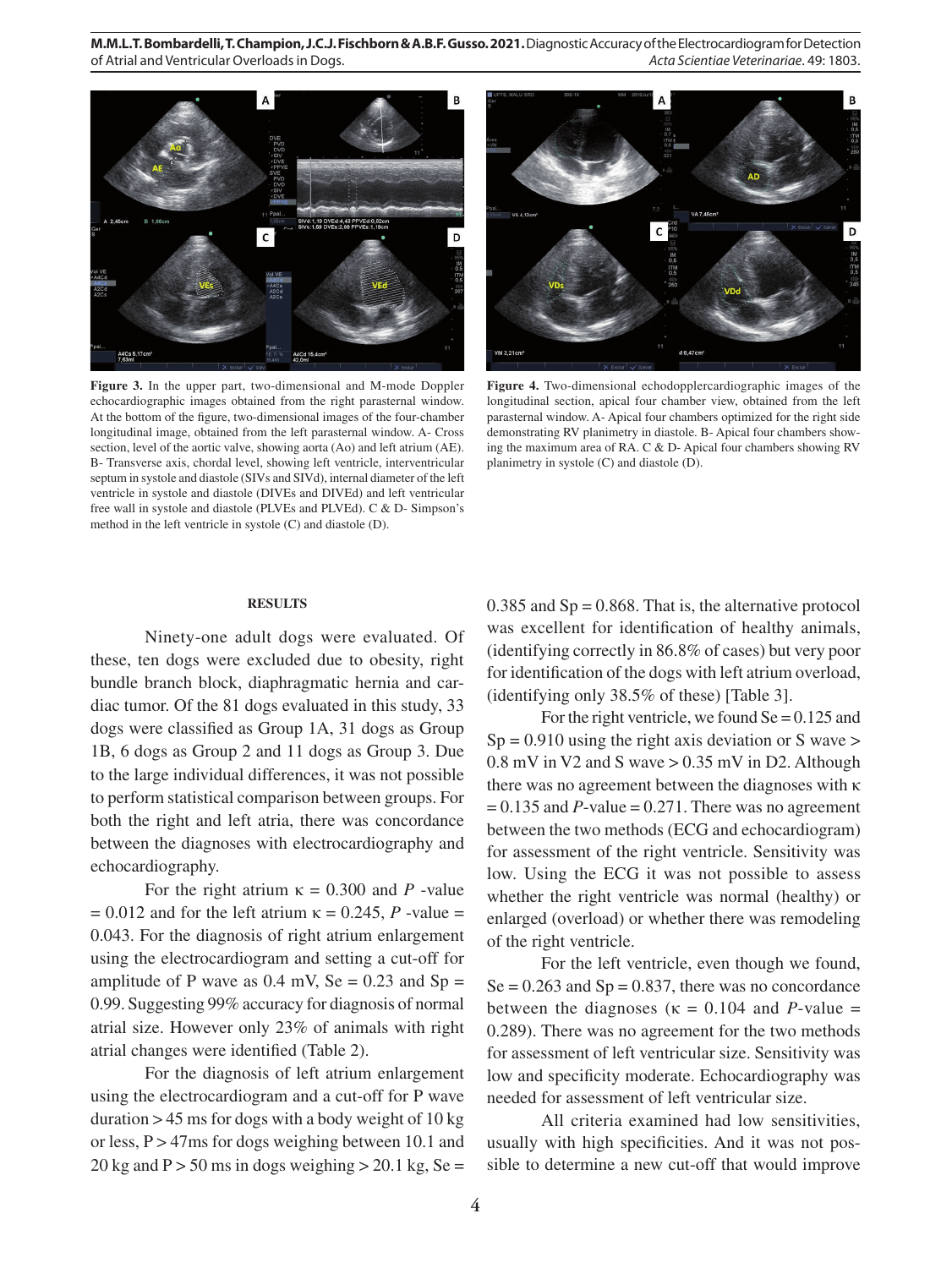the sensitivity of the electrocardiogram for diagnosis of atrial and ventricular overload in dogs. When we adjusted the logistic model, the probability of that animal having increased size of the cardiac chamber in question increased. If it were possible to find an ideal cut-off, we would find a scenario where a minimum

value of P wave amplitude, for example, would have a high probability of that animal having right atrium overload. Therefore, the diagnosis of cardiac overload using electrocardiography does not have a cut-off that is better than the electrocardiographic reference values previously published.

**Table 2.** Contingency table for chi-squared test comparing the alternative protocol (electrocardiography = ECG) with echocardiography for right atrium enlargement.

|       |          | Echocardiography |          | Total          |
|-------|----------|------------------|----------|----------------|
|       |          | Negative         | Positive |                |
| ECG   | Negative | б.               | 10       | $\overline{a}$ |
|       | Positive |                  |          |                |
| Total |          | 68               |          | 81             |

**Table 3.** Contingency table for chi-squared test comparing the alternative protocol (electrocardiography = ECG) with the Gold Test (echocardiography) for left atrium enlargement.

|       |          | Echocardiography |          | Total |
|-------|----------|------------------|----------|-------|
|       |          | Negative         | Positive |       |
| ECG   | Negative | 59               |          | 67    |
|       | Positive |                  |          | 14    |
| Total |          | 68               | 13       | -81   |

#### **DISCUSSION**

The electrocardiogram is widely used in routine small animal practice for pre-anesthetic evaluation, to investigate the presence of arrhythmias and to monitor disease in the cardiopathic patient. Because ECGs are easy and quick to perform, their use has become very widespread. However, the ECG should be interpreted in conjunction with findings of other tests indicative of atrioventricular overload, such as echocardiogram and chest radiography that suggests enlargement of the cardiac silhouette or pulmonary congestion and large vessels [7,13].

The results of this study suggest that electrocardiographic criteria for evaluation of atrial and ventricular overload are similar to those reported by Schober *et al*. [18], who found accuracy of the ECG for detecting left atrial overload, which resulted in relative specificity and low sensitivity in cats with cardiomyopathy. Another recent study showed good specificity in the detection of ventricular hypertrophy in cats and low sensitivity, with a large number of false negative animals [17]. However, in human patients the ECG is considered a screening test for the detection of atrioventricular overloads and a sensitive indicator of heart disease [11,15]. There are few published veterinary studies that are directly comparable to this one.

Echocardiography is the gold standard test indicated to identify overload of cardiac chambers, myocardial lesions and valvular lesions. However, the cardiac chambers are a three-dimensional structure with complex geometry, and because enlargement may occur non-uniformly in a number of directions, uniplanar assessment of cardiac chamber size may be unreliable. Cardiac chamber volume obtained by 2D echocardiography offers limited accuracy and realtime three-dimensional echocardiography, computed tomography and magnetic resonance are non-invasive, accurate and feasible methods with superior accuracy to two-dimensional methods [5,19]. Echocardiography does not replace the full clinical investigation, but rather should be used in conjunction with the physical examination and heart auscultation for the diagnosis or management of the patient [12]. For accurate diagnosis echocardiography must be performed by a professional with experience in the technique, knowledge of cardiac alterations, hemodynamics, peculiarities of the differ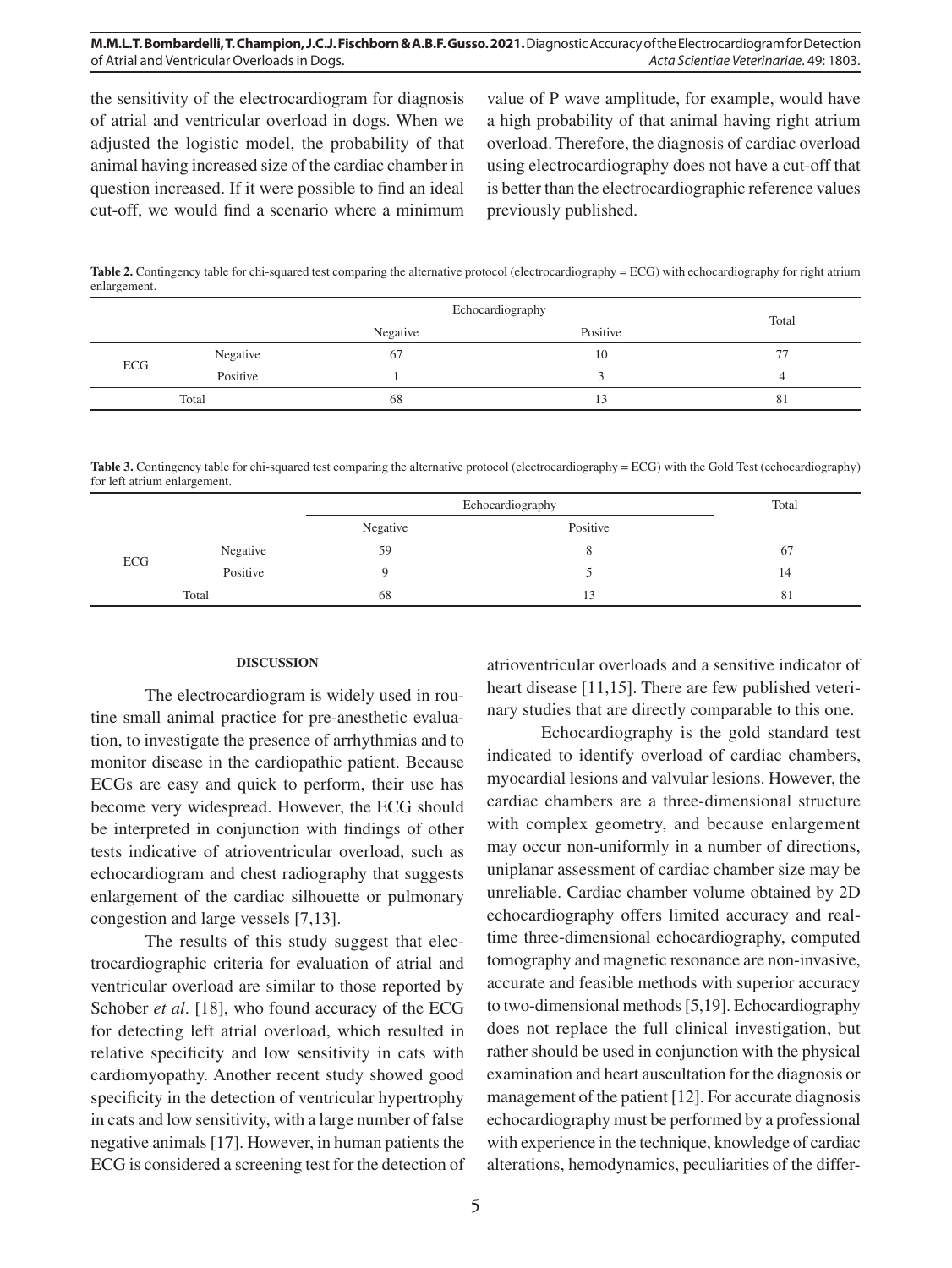ent breeds of dogs and also understanding about the limitations of this study.

Adjustments of position and transducer angulation and imaging plane orientations were necessary in most animals in this study to obtain an optimal image, especially in the images for evaluation of right atrium and right ventricle. Two dogs evaluated in this study had atrial and right ventricular overload evaluated by two-dimensional echocardiographic with signs of right congestive heart failure. However, there was no increase in the reference values for right ventricular planimetry in systole or diastole in these cases, making them false negatives for right ventricular overload. Of these, only one had an increase in the right atrial echocardiographic measurement and the other one was also considered false negative for right atrial overload. There are few studies that propose numerical reference values for the atrium and right ventricle, and it is suggested that more studies are needed to define the reference values with greater confidence for the right side [10]. The agreement with a reference standard is an essential component for the evaluation of any modality [10,19].

Based on our findings, many of the echocardiographic measurements have individual variations in the patient, up to 10% or more, depending on the technique performed by the operator. There were also variations between observers, especially the measurements of planimetry and the short axis of the left ventricle [3,13]. In this study echocardiography was performed by a single trained operator, so it was not possible to assess inter-operator and intra-operator coefficient was not evaluated. However, the ability to consistently replicate images as a single observer and between observers is vital for clinical application, particularly for the individualized longitudinal monitoring of the patient and their design and analysis of clinical studies [8].

Another analysis that may be ambiguous in echocardiography is color flow assessment because doppler technology is so sensitive that the blood flow associated with the normal closure of a valve can be mistaken for regurgitation. Therefore, the clinician should be cautious in interpreting echocardiographic

findings that are inconsistent with clinical findings or other imaging tests and a second opinion from a cardiologist is often required [3,13].

Myxomatous mitral valve disease is the most common cardiovascular disease in the dog. Progressive degenerative lesions of the valve result in mitral regurgitation imposing a gradually increasing chronic volume load on the left side of the heart resulting in clinically detectable enlargement of the left side of the heart [4]. In this study almost half of the dogs weighing < 10 kg, had myxomatous mitral or tricuspid valve disease, but it was not possible to compare statistically the groups 1A and 1B due to the small number of true positive animals, demonstrating once again the low sensitivity of ECG for dogs with cardiac abnormality.

# **CONCLUSION**

All criteria examined had low sensitivities with high specificity and the diagnosis of cardiac overload using electrocardiography does not have a cut-off that is better than the electrocardiographic reference values previously published.

 In conclusion, the electrocardiogram analysis produced false interpretations for the measures indicative of atrioventricular overloads and should not be used for diagnosis of cardiac chamber overload.

# MANUFACTURERS

1 Teb Tecnologia Eletrônica Brasileira Ltda. São Paulo, SP, Brazil. 2 FUJIFILM Sonosite Inc. Bothell, WA, USA.

3 IBM Company Inc. Chicago, IL, USA.

*Acknowledgements***.** The authors gratefully acknowledge the contributions of: University, staff and students of Veterinary Medicine in UFFS, who volunteered to help in this study and Dr. Renato Faria for statistical consultation.

*Ethical approval***.** All methodology employed obeyed the precepts of the UFFS Ethics Committee on Animal Use (CEUA / UFFS) and received prior approval, with protocol number 23205.001465/2018-14.

*Declaration of interest***.** The authors declared no potential conflicts of interest with respect to the research, authorship, and/or publication of this article

#### **REFERENCES**

**<sup>1</sup> Boon J.A. 2017.** Measurement and Assesment of Two-Dimensional and M-mode Images. In: *Two-Dimensional and M-Mode Echocardiography for the Small Animal Practitioner*. 2nd edn. Ames: Willey Blackwell, pp.83-105.

**<sup>2</sup> Boon J.A. 2011.** Evaluation of Size, Function and Hemodynamics. In: *Veterinary Echocardiography*. 2nd edn. Ames: Willey Blackwell, pp. 205-245.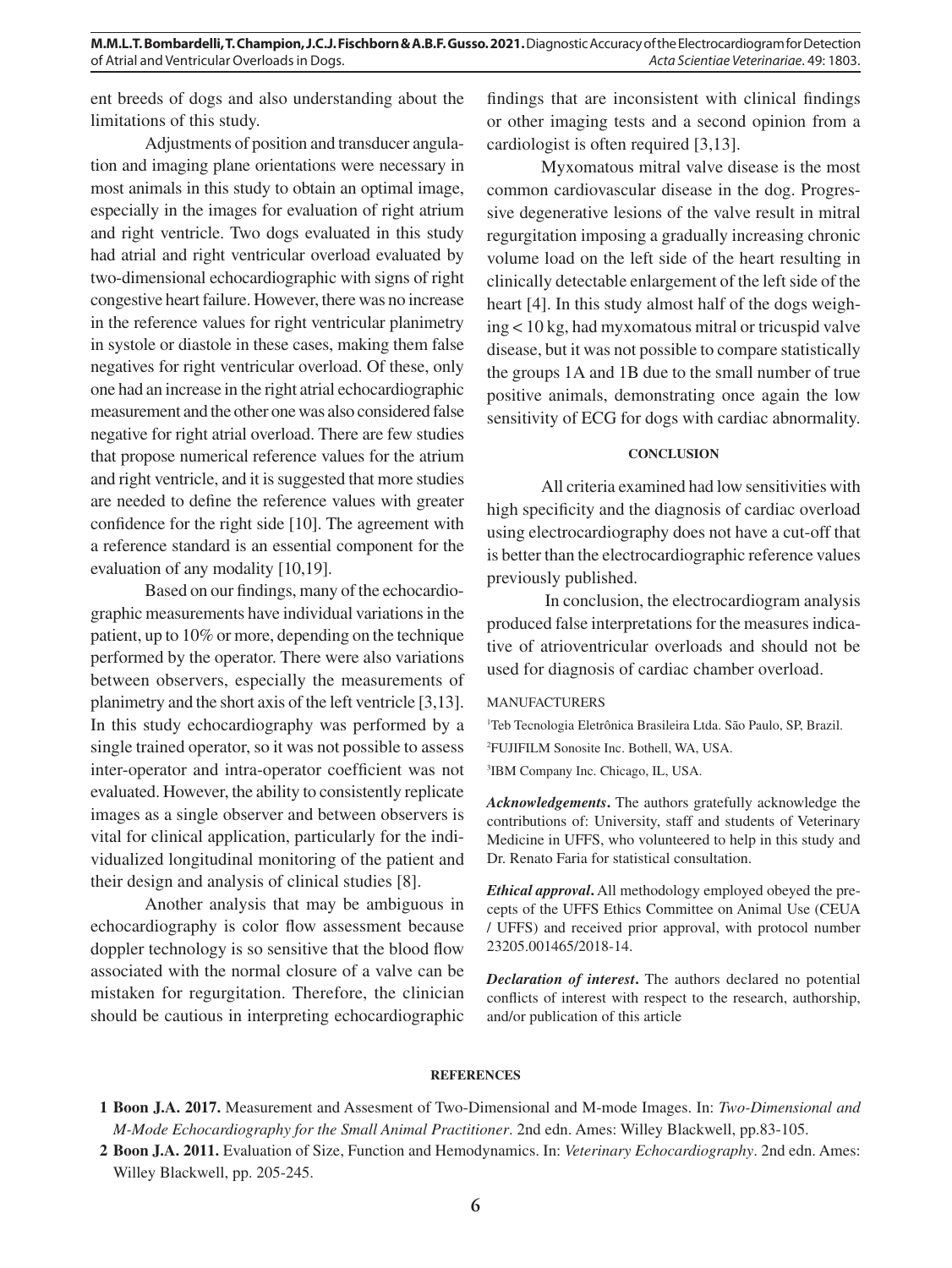- **3 Bonagura J.D. & Fuentes V.L. 2015.** Echocardiography. In: Mattoon J.S. & Nyland T.G. (Eds). *Small Animal Diagnostic Ultrasound*. 3rd edn. Philadelphia: Saunders, pp.217-331.
- **4 Boswood A., Häggström J., Gordon S.G., Wess G., Stepien R.L., Oyama M.A., Keene B.W., Bonagura J., Mac-Donald K.A., Patteson M., Smith S., Fox P.R., Sanderson K., Woolley R., Szatmári V., Menaut P., Church W.M., O'Sullivan M.L., Jaudon J.P., Kresken J.G., Rush J., Barretts K.A., Rosenthal S.L., Saunders A.B., Ljungvall I., Deinert M., Bomassi E., Estrada A.H., Fernandez Del Palacio M.J., Moise N.S., Abbott J.A., Fujii Y., Spier A., Luethy M.W., Santilli R.A., Uechi M., Tidholm A. & Watson P. 2016.** Effect of Pimobendan in Dogs with Preclinical Myxomatous Mitral Valve Disease and Cardiomegaly: The EPIC Study - A Randomized Clinical Trial. *Journal of Veterinary Internal Medicine*. 30(6): 1765-1779. DOI: 10.1111/jvim.14586
- **5 Bouvard J., Thierry F., Culshaw G., Schwarz T., Handel I. & Pereira Y.M. 2019.** Assessment of left atrial volume in dogs: comparisons of two-dimensional and realtime three-dimensional echocardiography with ECG-gated multidetector computed Q5 tomography angiography. *Journal of Veterinary Cardiology*. 24: 64-77. DOI: 10.1016/j.jvc.2019.06.004
- **6 Chapel E.H., Scansen B.A., Schober K.E. & Bonagura J.D. 2018.** Echocardiographic Estimates of Right Ventricular Systolic Function in Dogs with Myxomatous Mitral Valve Disease. *Journal of Veterinary Internal Medicine*. 32(1): 64-71. DOI: 10.1111/jvim.14884
- **7 Filippi L.H. 2011.** Sobrecargas atriais e ventriculares. In: *O eletrocardiograma na Medicina Veterinária*. São Paulo: Roca, pp.89-106.
- **8** Fries R.C., Gordon S.G., Saunders A.B., Miller M.W., Hariu C.D. & Schaeffer D.J. 2019. Quantitative assessment of two and three-dimensional transthoracic and two-dimensional transesophageal echocardiography, computed tomography, and magnetic resonance imaging in normal canine hearts. *Journal of Veterinary Cardiology*. 21: 79-92. DOI: 10.1016/j.jvc.2018.09.005
- **9 Fuentes V.L. 2008.** Echocardiography and Doppler Ultrasound. In: Tilley L.P., Smith Jr. F.W.K., Oyama M.A. & Sleeper M.M. (Eds). *Manual of Canine e Feline Cardiology*. 4th edn. Toronto: Elsevier, pp.78-98.
- **10 Gentile-Solomon J.M. & Abbott J.A. 2016.** Conventional Echocardiographic assessment of the canine right heart: reference intervals and repeatability. *Journal of Veterinary Cardiology*. 18(3): 234-247. DOI:10.1016/j.jvc.2016.05.002
- **11 Hsu P.C., Tsai W.C., Lin T.H., Su H.M., Voon W.C., Lai W.T. & Sheu S.H. 2012.** Association of arterial stiffness and electrocardiography-determined left ventricular hypertrophy with left ventricular diastolic dysfunction. *PLos One*. 7(11): 1-7. DOI: 10.1371/journal.pone.0049100
- **12 Madron E. 2016.** Normal Echocardiographic Examination. In: *Clinical Echocardiography of the Dog and the Cat*. St. Louis: Elsevier, pp.3-18.
- **13 Martin M. 2015.** Changes in P-QRS-T morphology. In: *Small Animal ECGs an introductory guide*. 3rd edn. Ames: Wiley Blackwell, pp.63-70.
- **14 Matos D.I.A. 2010.** Acuidade do Eletrocardiograma no Diagnóstico de Hipertrofia Ventricular esquerda. *Revista Brasileira de Cardiologia*. 23(6): 307-314.
- **15 Namdar M., Steffel J., Jetzer S., Schimied C., Hurlimann D., Camici G.G., Bayrak F., Ricciardi D., Rao J.Y., Asmundis C., Chierchia G.B., Sarkozy A., Luscher T.F., Jenni R., Duru F. & Brugada P. 2012.** Value of electrocardiogram in the differentiation of hypertensive heart disease, hypertrophic cardiomyopathy, aortic stenosis, amyloidosis, and Fabry disease. *The American Journal of Cardiology*. 109(4): 587-593. DOI: 10.1016/j.amjcard.2011.09.052
- **16 Oyama M.A., Kraus M.S. & Gelzer A.R. 2014.** Principles of Electrocardiography. In: *Rapid Review off ECG Interpretation in Small Animal Practice*. Boca Raton: Taylor & Francis Group, pp.9-16.
- **17 Pellegrino A., Daniel A.G.T., Pessoa R., Guerra J.M., Lucca G.G., Goissis M.D., Freitas M.F., Cogliat B. & Larsson M.H.M.A. 2016.** Sensibilidade e especificidade do exame eletrocardiográfico na detecção de so-brecargas atriais e/ou ventriculares em gatos da raça Persa com cardiomiopatia hipertrófica. *Pesquisa Veterinária Brasileira*. 36(6): 187-196. DOI:10.1590/S0100-736X2016000300007
- **18 Schober K.E., Maerz I., Ludewig E. & Stern J.A. 2007.** Diagnostic Accuracy of Electrocardiography and Thoracic Radiography in the Assessment of Left Atrial Size in Cats: Comparison with Transthoracic 2-Dimensional Echocardiograph. *Journal of Veterinary Internal Medicine*. 21(4): 709-718. DOI: 10.1892/0891-6640(2007)21[709:daoeat]2.0.co;2
- **19 Sieslack A.K., Dziallas P., Nolte I., Wefstaedt P. & Hungerbuhler S.O. 2014.** Quantification of right ventricular volume in dogs: a comparative study between three dimensional echocardiography and computed tomography with the reference method magnetic resonance imaging. *BMC Veterinary Research*. 10(1): 242. DOI: 10.1186/s12917-014-0242-3